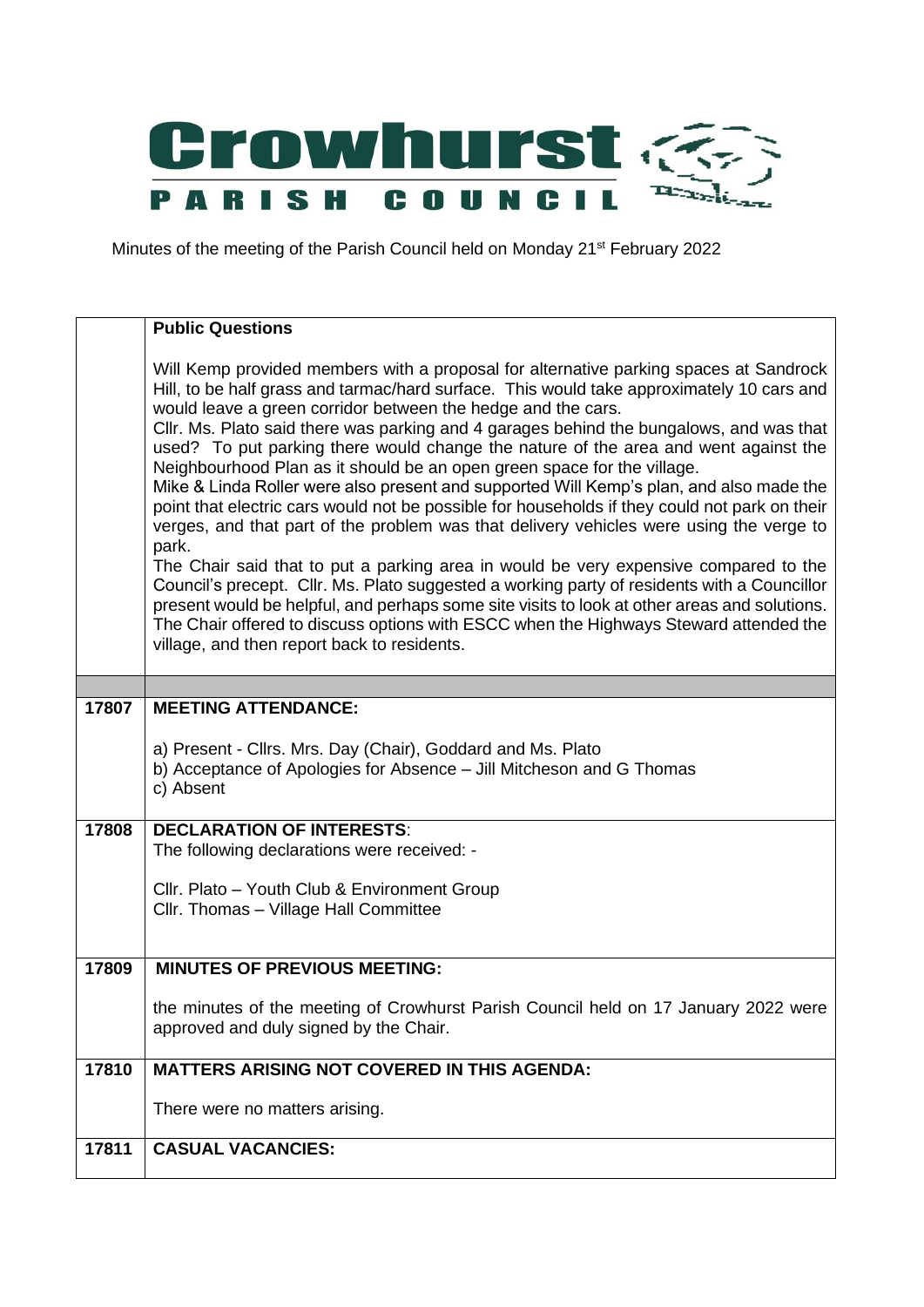|       | The Council noted that it still had two vacancies and was to continue with action through                                                                                                                                                                                                                                                                                                                                                                                                                                                                                                                                                                                                                                                                                                                                                                                                                                                                                                                                                                                                                                                                                                                                                                                                                                                    |  |  |  |
|-------|----------------------------------------------------------------------------------------------------------------------------------------------------------------------------------------------------------------------------------------------------------------------------------------------------------------------------------------------------------------------------------------------------------------------------------------------------------------------------------------------------------------------------------------------------------------------------------------------------------------------------------------------------------------------------------------------------------------------------------------------------------------------------------------------------------------------------------------------------------------------------------------------------------------------------------------------------------------------------------------------------------------------------------------------------------------------------------------------------------------------------------------------------------------------------------------------------------------------------------------------------------------------------------------------------------------------------------------------|--|--|--|
|       | Crowhurst Village News.                                                                                                                                                                                                                                                                                                                                                                                                                                                                                                                                                                                                                                                                                                                                                                                                                                                                                                                                                                                                                                                                                                                                                                                                                                                                                                                      |  |  |  |
| 17812 | <b>REPRESENTATIONS FROM DISTRICT AND COUNTY COUNCILLORS:</b>                                                                                                                                                                                                                                                                                                                                                                                                                                                                                                                                                                                                                                                                                                                                                                                                                                                                                                                                                                                                                                                                                                                                                                                                                                                                                 |  |  |  |
|       | i.<br>District Councillor Gary Curtis reported that the Planning Department still required<br>lots of improvement, in his view. At the budget meeting last week there was<br>concern about depleting the reserves and he felt this was a worrying picture<br>particularly as they Town Hall development and Leisure Centre had been<br>cancelled. Speedwatch was encouraging and more police were getting involved,<br>but it is data driven. Refuse collections had a major problem due to Covid but this<br>seemed to be resolved now. A query had been raised with him about Adams Farm<br>and the right of way, and Cllr. Curtis had taken this up with ESCC. Cllr. Plato asked<br>whether the small grants pot was now open and Cllr. Curtis agreed to investigate<br>this and provide a response to the Clerk.<br>ii.<br>County Councillor Kathryn Field - Cllr. Field could not attend but had given an<br>update to the Clerk. ESCC Council Tax to go up by 4.49%: 1.99% general rise,<br>1.5% Adult Social Care levy from last year, 1% ASC levy from this year. The levies<br>are to pay for extra cost due to Care $Act + they$ have been promised in the region<br>of £1.7m from Government to help with this. The County Council has opened a new<br>residential home in St. Leonards to take 5 children, hopefully from age 6. |  |  |  |
| 17813 | <b>FINANCIAL REPORTS:</b>                                                                                                                                                                                                                                                                                                                                                                                                                                                                                                                                                                                                                                                                                                                                                                                                                                                                                                                                                                                                                                                                                                                                                                                                                                                                                                                    |  |  |  |
|       | Members Noted the financial report to 31 January 2022 and noted that the Council is likely<br>to spend most of its budget by the end of the financial year and there is only a small surplus<br>forecast. The Clerk advised that the reserve fund had not been used.<br>Members AGREED the payments for January 2022 including a payment of £282 for the                                                                                                                                                                                                                                                                                                                                                                                                                                                                                                                                                                                                                                                                                                                                                                                                                                                                                                                                                                                     |  |  |  |
|       | electric shower fitted at the pavilion.                                                                                                                                                                                                                                                                                                                                                                                                                                                                                                                                                                                                                                                                                                                                                                                                                                                                                                                                                                                                                                                                                                                                                                                                                                                                                                      |  |  |  |
| 17814 | <b>GRANTS</b>                                                                                                                                                                                                                                                                                                                                                                                                                                                                                                                                                                                                                                                                                                                                                                                                                                                                                                                                                                                                                                                                                                                                                                                                                                                                                                                                |  |  |  |
|       | (a) The Parish Council gave a grant to Crowhurst Youth Club to enable it to run<br>workshop sessions over the summer period and they provided a written report on<br>their outcomes. There were 90 attendances over the workshops, and they were<br>very popular: creative writing, crafts and boom. Unfortunately, they were closed<br>for the Autumn due to Omicrom and there are three workshops left which they<br>hope to put on over the Easter period. Income is just beginning to pick up again,<br>after short mat bowls and other bookings were cancelled during Covid. 26 young<br>people had attended, and this was higher than the 14 that the Club usually had.<br>(b) Crowhurst Pre-School have made an application for a grant of £2953 to support<br>them with their increased running costs, staff training and a new laptop. The<br>Council heard from Catherine Bright, chair of the pre-school. Members felt that the<br>provision served Crowhurst well, and all the staff lived within the village. Members<br>AGREED to make a grant for training costs and to cover the rent increase, and that<br>the playgroup could make a further application if they were not able to attract<br>funding from other sources.                                                                                                   |  |  |  |
|       |                                                                                                                                                                                                                                                                                                                                                                                                                                                                                                                                                                                                                                                                                                                                                                                                                                                                                                                                                                                                                                                                                                                                                                                                                                                                                                                                              |  |  |  |
| 17815 | <b>RECREATION GROUND:</b>                                                                                                                                                                                                                                                                                                                                                                                                                                                                                                                                                                                                                                                                                                                                                                                                                                                                                                                                                                                                                                                                                                                                                                                                                                                                                                                    |  |  |  |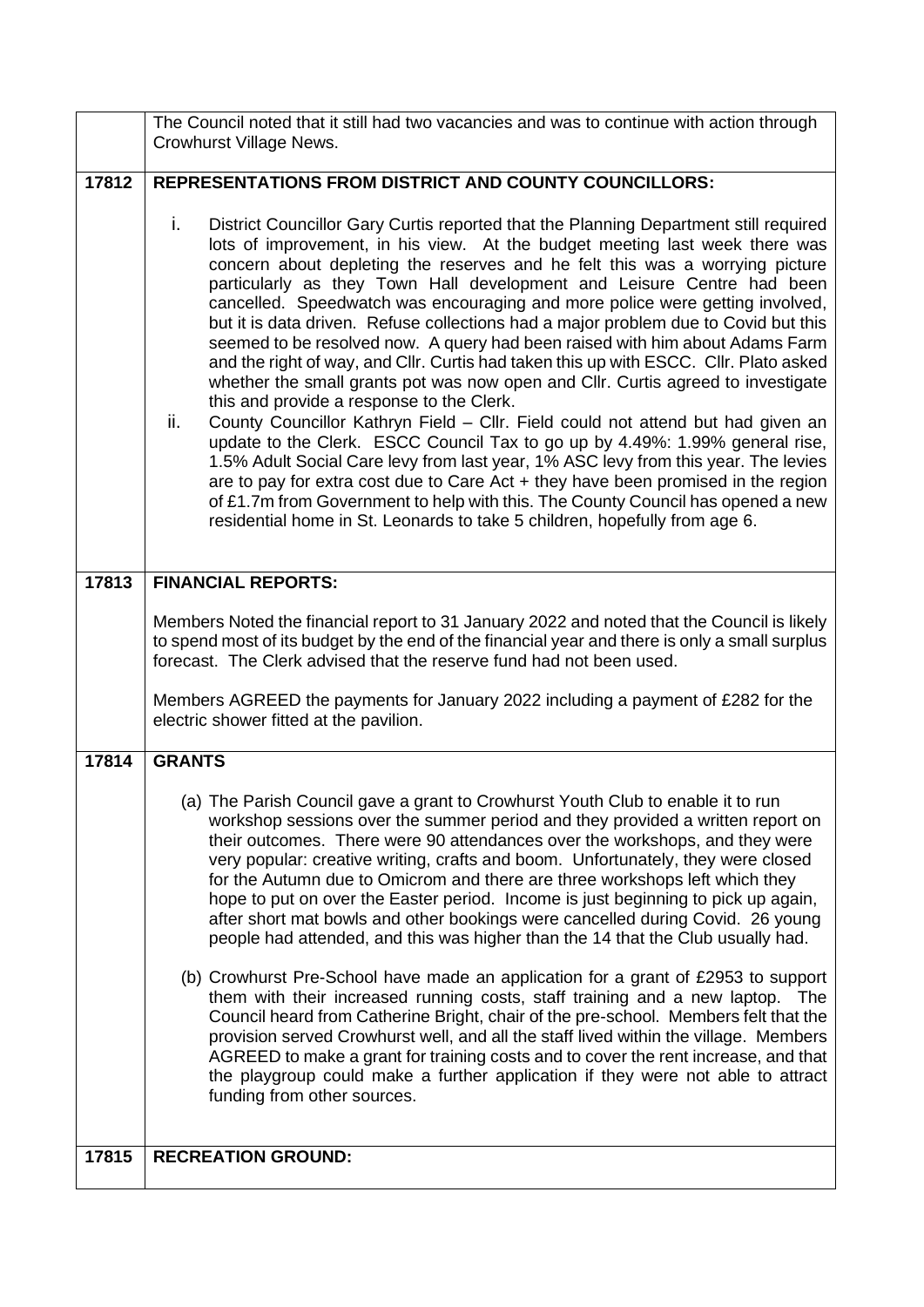|       | The Chair advised that she was having an issue with the google form and the Clerk<br>a)<br>was to look at editing rights on Google. The Chair said it was very uneven in the<br>picnic area and the Council should look at matting in the gateways when wet. No<br>major trees were down because of the recent storm, but the bottom step on the<br>toddler slide needs to be looked at. There were massive molehills on the recreation<br>ground but Cllr. Ms. Plato said these were not active. She also raised that a huge<br>amount of water bottles was stuffed in the hedge, and tape and rubbish had been<br>chucked over the hedge. A football supporter with a dog should have been policed<br>by the Club and it was agreed that the Clerk would contact Stephen Greenwood.<br>Members heard the quote for the benches to be repaired and discussed this, and<br>CIIr. Goddard offered to contact the contractor to discuss. It was noted that the<br>Playgroup had asked for sheep hurdles to be erected as fencing, and the Clerk was<br>asked to confirm the position for these for the Parish Council (as Charity Trustee)<br>to agree. |
|-------|-------------------------------------------------------------------------------------------------------------------------------------------------------------------------------------------------------------------------------------------------------------------------------------------------------------------------------------------------------------------------------------------------------------------------------------------------------------------------------------------------------------------------------------------------------------------------------------------------------------------------------------------------------------------------------------------------------------------------------------------------------------------------------------------------------------------------------------------------------------------------------------------------------------------------------------------------------------------------------------------------------------------------------------------------------------------------------------------------------------------------------------------------------|
|       | b) The Council's appointed contractor for the Recreation Ground lighting project has<br>advised that he is no longer able to proceed with the work. The Clerk has<br>approached the other tenderer and his quote was currently awaited.                                                                                                                                                                                                                                                                                                                                                                                                                                                                                                                                                                                                                                                                                                                                                                                                                                                                                                               |
|       | The Council has been asked whether it would consider planting a community<br>C)<br>orchard in the picnic area, with support and funding from the Groundwork Green<br>Team. They have £2820 available towards materials and tools, plus would provide<br>free time to develop the initiative. Cllr. Plato introduced this item, and there would<br>be no charge for the labour, which would help clean up the area behind the Youth<br>Club as well as the picnic area. Councillors. Ms. Plato and Goddard are to meet<br>with Groundwork. The Chair suggested this could be part of the Queens Green<br>Canopy project.                                                                                                                                                                                                                                                                                                                                                                                                                                                                                                                               |
|       | d) The Horticultural Society celebrates its 50 <sup>th</sup> year this year, and it would like to<br>donate a tree to the village, to be sited on the Recreation Ground (or possibly<br>another site). They would like it to have a plaque attached to confirm the<br>anniversary and to be a memorial to former members. This was AGREED in<br>principle, subject to a suitable site to be agreed with the Society. Cllr. Ms. Plato<br>would look at a suitable area, with Will Kemp.                                                                                                                                                                                                                                                                                                                                                                                                                                                                                                                                                                                                                                                                |
| 17816 | <b>TOWN AND COUNTRY PLANNING:</b>                                                                                                                                                                                                                                                                                                                                                                                                                                                                                                                                                                                                                                                                                                                                                                                                                                                                                                                                                                                                                                                                                                                     |
|       | a) To consider the following planning applications: -                                                                                                                                                                                                                                                                                                                                                                                                                                                                                                                                                                                                                                                                                                                                                                                                                                                                                                                                                                                                                                                                                                 |
|       | RR/2021/3019/P - Bynes Farm, Royal Oak Lane, Crowhurst TN33 9BY. Change<br>of use: former farm office to single holiday let.                                                                                                                                                                                                                                                                                                                                                                                                                                                                                                                                                                                                                                                                                                                                                                                                                                                                                                                                                                                                                          |
|       | CIIr. Thomas had looked at this application. It is already set up as accommodation<br>and nothing more would need to be done, and therefore the Council agreed to<br>SUPPORT the application.                                                                                                                                                                                                                                                                                                                                                                                                                                                                                                                                                                                                                                                                                                                                                                                                                                                                                                                                                         |
|       | RR/2021/3003/P - Oakleigh, 6 Woodland Way, Crowhurst TN33 9AP. Proposed<br>extension and conversion of existing garage building to create annexe/overspill<br>ancillary living accommodation.                                                                                                                                                                                                                                                                                                                                                                                                                                                                                                                                                                                                                                                                                                                                                                                                                                                                                                                                                         |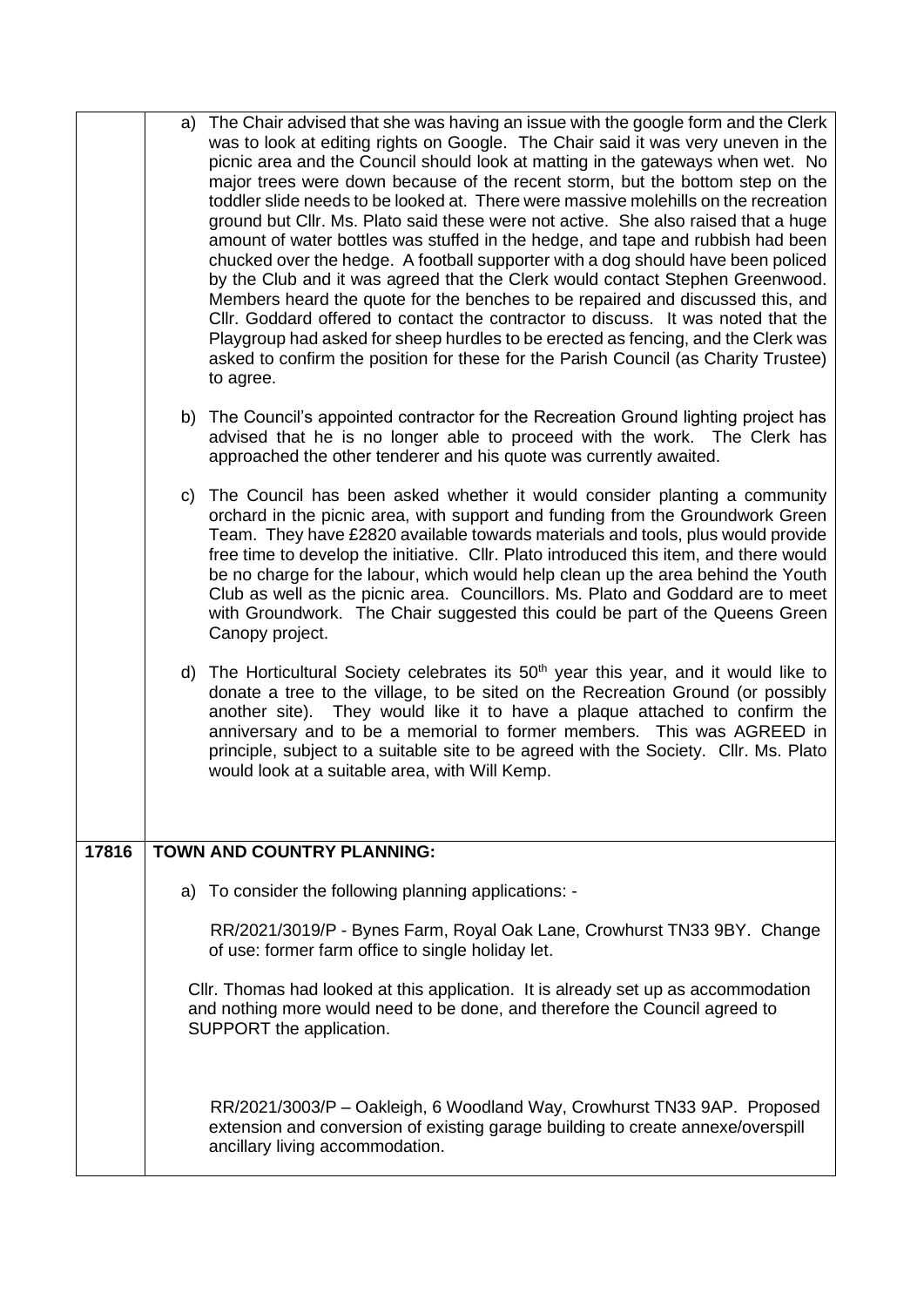|       | Councillors noted that a decision to refuse this application had already been<br>made by Rother District Council. Enforcement action was ongoing, and the<br>Council agreed to monitor the position.                                                                                                                                                                                                                                                                                                                                                                    |
|-------|-------------------------------------------------------------------------------------------------------------------------------------------------------------------------------------------------------------------------------------------------------------------------------------------------------------------------------------------------------------------------------------------------------------------------------------------------------------------------------------------------------------------------------------------------------------------------|
|       | b) Rother District Council has made two temporary Tree Preservation Orders (TPO)<br>in respect of: -                                                                                                                                                                                                                                                                                                                                                                                                                                                                    |
|       | Southmead, Swainham Lane (TPO416)<br>(i)<br>(ii)<br>Kilbarry, Crowhurst Road (TPO415)                                                                                                                                                                                                                                                                                                                                                                                                                                                                                   |
|       | The Council AGREED to support these TPOs being made permanent and write to<br>Rother District Council setting out its position.                                                                                                                                                                                                                                                                                                                                                                                                                                         |
|       |                                                                                                                                                                                                                                                                                                                                                                                                                                                                                                                                                                         |
| 17817 | <b>HIGHWAYS AND RIGHTS OF WAY:-</b>                                                                                                                                                                                                                                                                                                                                                                                                                                                                                                                                     |
|       | a) 20's Plenty Campaign. At its meeting in December, the Council agreed to submit<br>a Motion to ESCC, advising them that we support the '20's Plenty' campaign<br>through Crowhurst village. The Council NOTED the disappointing response from<br>ESCC but were unsuprised by the content.                                                                                                                                                                                                                                                                             |
|       | b) Parish Councillors met with ESCC Highways team to discuss issues of concern<br>which had been raised in the village. A copy of the Minutes of that meeting had<br>been circulated and councillors were to meet with the Highways Steward in coming<br>weeks.                                                                                                                                                                                                                                                                                                         |
|       | c) Definitive Map Modification Order. The Council received notification from ESCC<br>that they do not intend to modify the definitive map to add a further public footpath<br>at Monkham Wood. Members expressed surprise and concern that it had taken<br>ESCC ten years to deal with this matter but noted that no further action could be<br>taken on it.                                                                                                                                                                                                            |
|       | d) Railway Cutting. Members noted that the gate to the permissive path was put at<br>the end of the railway cutting. Due to various concerns raised at the time that there<br>was an increase in use (due to COVID), part of the path was fenced off to protect<br>paths through Quarry Wood. Quarry Wood now wishes that access to be<br>The Parish Council would need to liaise with the other interested<br>reinstated.<br>parties. Subject to agreement from neighbouring parties, the Council AGREES to<br>support the removal of the wire fence from the cutting. |
| 17818 | <b>COUNCILLOR UPDATES ON EXTERNAL BODIES:</b>                                                                                                                                                                                                                                                                                                                                                                                                                                                                                                                           |
|       | a) Rother Association of Local Councils (RALC) update (Chair). No meeting had<br>taken place that month.                                                                                                                                                                                                                                                                                                                                                                                                                                                                |
|       | b) Village Hall Management Committee (Cllr. Thomas). No meeting had taken place<br>that month.                                                                                                                                                                                                                                                                                                                                                                                                                                                                          |
|       | c) Climate & Ecological Emergency Working Group (Cllr. Ms. Plato) including<br>Crowhurst Warmer Homes. Cllr. Ms. Plato advised that there was a date in April<br>for a village report back to show where the surveys and questionnaires have got<br>to.                                                                                                                                                                                                                                                                                                                 |